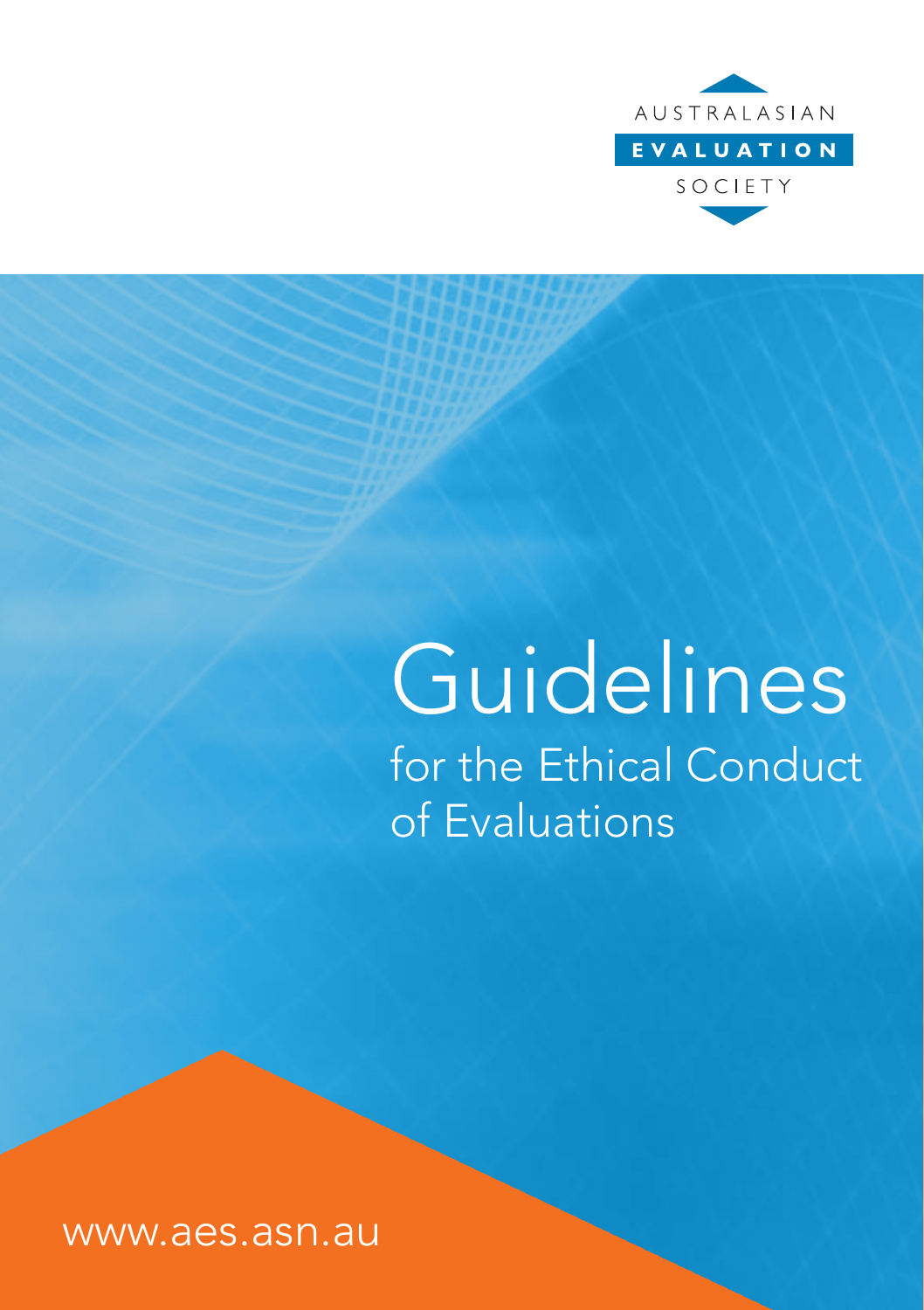### **Contents**

| Background                                                    |   |
|---------------------------------------------------------------|---|
| Purpose of the guidelines                                     |   |
| Scope                                                         | 2 |
| Terminology                                                   | 3 |
| Relationship to other guidelines, standards<br>and principles |   |
| Future directions                                             |   |

#### Guidelines for the Ethical Conduct of Evaluations

| A. Commissioning and preparing for an evaluation |    |
|--------------------------------------------------|----|
| B. Conducting an evaluation                      |    |
| C. Reporting the results of an evaluation        | 12 |

The AES appreciates feedback about these Guidelines. Contact details are available at www.aes.asn.au.

Last revised July 2013.

The PDF version of the Guidelines includes hyperlinks to referenced documents and is available at www.aes.asn.au.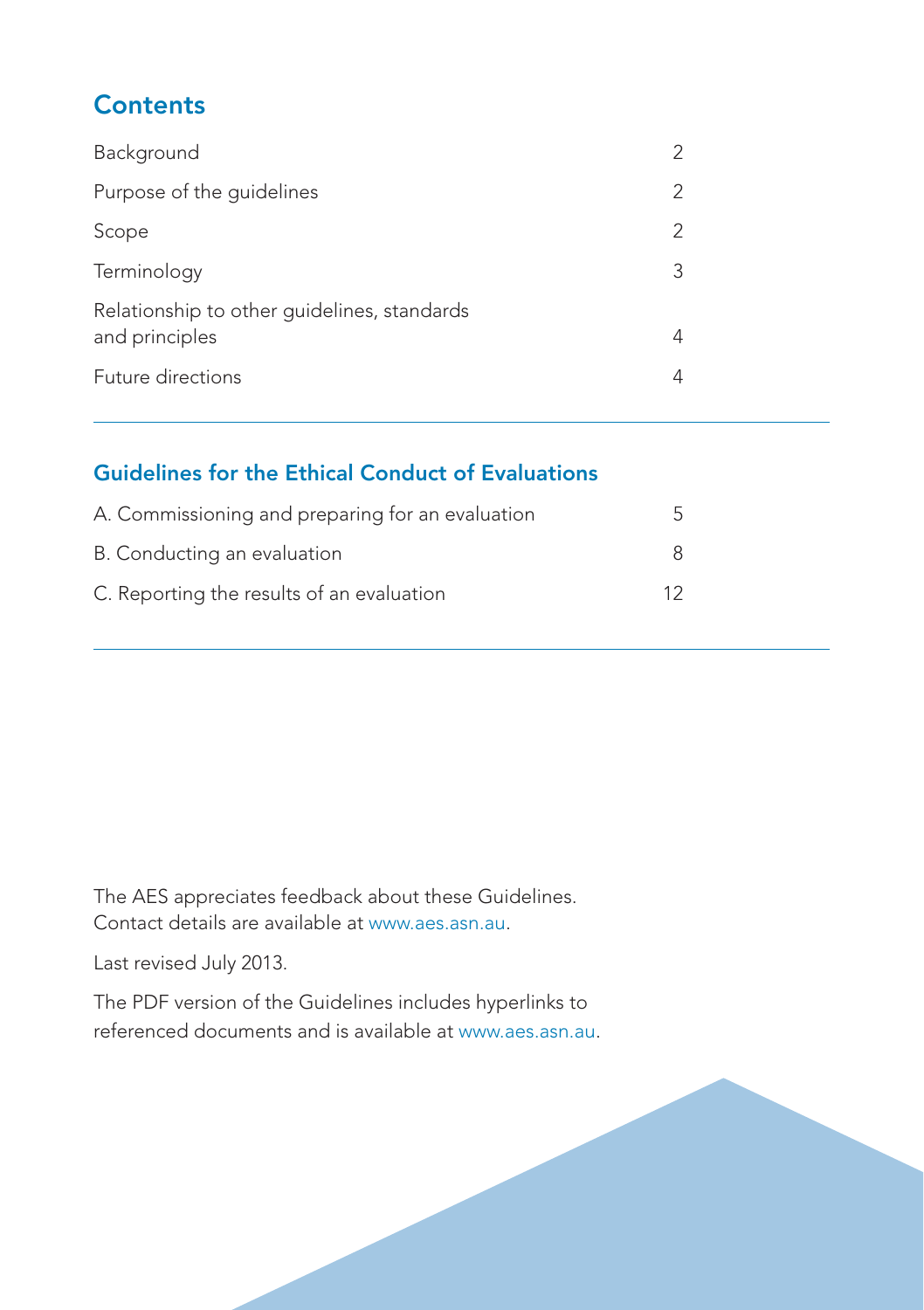### **Background**

The original Guidelines were endorsed by the Board of the Australasian Evaluation Society (AES) in December 1997, following a process of development and consultation with members over a number of years. Since early 1998 they have served as a training resource, and have been used by many organisations to inform their evaluation policies.

In December 2000 the Guidelines were incorporated into the AES Code of Ethics which applies to all AES members. Updated versions of the Code and Guidelines were endorsed in 2013; both are available on the AES website www.aes.asn.au.

# Purpose of the guidelines

Ethics refers to right and wrong in conduct. These guidelines for ethical behaviour and decision making in evaluation are intended to foster continuing improvement in the theory, practice and use of evaluation by stimulating awareness and discussion of ethical issues.

The Guidelines are also designed to be used as a framework for discussing ethical issues, and for helping people to recognise and resolve particular ethical issues that arise in the course of an evaluation. There is no simple recipe for ethical practice. Ethical principles rather than procedural guidelines are the final touchstone against which decisions about ethics should be made, and the Guidelines are a means to this end. Resolution of ethical dilemmas needs to be based on principles and will benefit from discussion and advice from professional colleagues, as there will be a range of acceptable variations on these procedures for addressing a particular principle.

If an impasse is reached regarding an ethical issue, the parties should attempt to resolve the matter by drawing on the Guidelines and other relevant ethical standards such as the American Program Evaluation Standards (2nd Edition, Sage 1994). The AES is also investigating the development of standards for evaluation in Australasia.

## Scope

The Guidelines refer to three main stages of evaluation: commissioning and preparing, conducting, and reporting. They outline procedures that might be adopted to ensure that ethical principles are observed at each of these stages.

The intended audience for the Guidelines are all those who commission, prepare, conduct and use evaluations, as well as those who research, teach and publish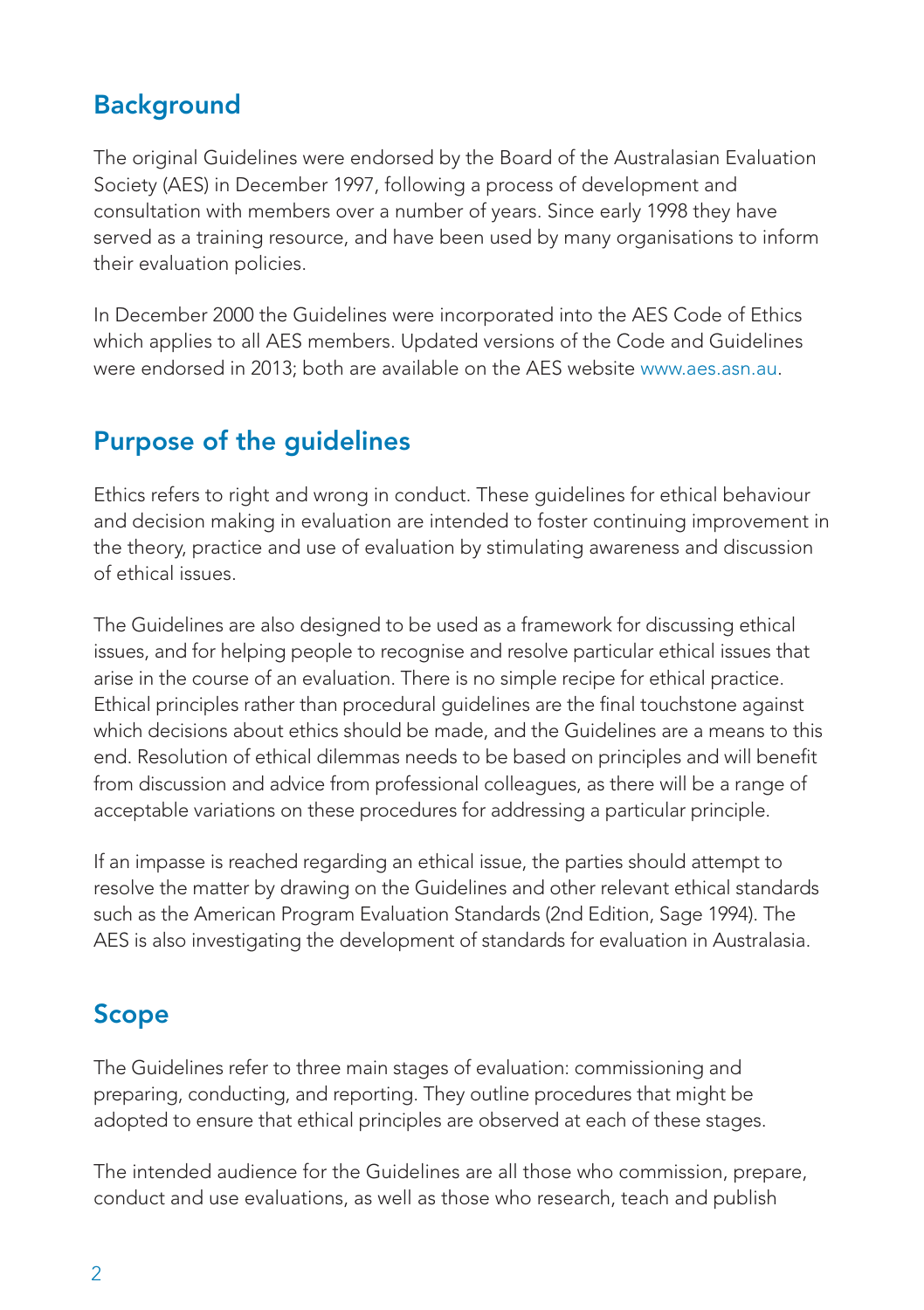about evaluation, particularly in Australia and New Zealand. While the Guidelines are designed for members of the AES, everybody involved in evaluations is invited to use them.

Organisations developing their own manuals and guidelines for evaluation may find the Guidelines a useful resource. While organisations are free to use the Guidelines in this manner, the AES expects appropriate acknowledgement.

# **Terminology**

While many definitions of evaluation are used, the term generally encompasses the systematic collection and analysis of information to make judgements, usually about the effectiveness, efficiency and/or appropriateness of an activity. The Guidelines cover the evaluation of many types of initiatives, not just programs, but any set of procedures, activities, resources, policies and/or strategies designed to achieve some common goals or objectives.

An evaluation can involve a wide range of stakeholders with an interest in the initiative and/or the evaluation. The Guidelines primarily address the conduct of two stakeholders:

- the commissioners of the evaluation, who decide that an evaluation is required for a particular purpose, and have the authority and resources to enable it to be undertaken, and
- the evaluation team or the evaluator, who undertake the hands-on work of the evaluation including detailed planning, collecting and analysing data, and preparing and presenting reports.

Other stakeholders in an evaluation referred to in the Guidelines are those with an interest in the initiative which is under evaluation, including for example the program management and staff, clients who directly receive the outputs delivered by the program, target groups who are intended to receive the ultimate benefit of the policy or strategy being evaluated, and those using the evaluation for decision-making.

Where the evaluation team are employed within the organisation responsible for the initiative, the evaluation may be referred to as an internal evaluation, and where they are from outside the organisation, the evaluation may be referred to as an external evaluation. In either case, the commissioners of the evaluation may be either internal or external to the organisation responsible for the program.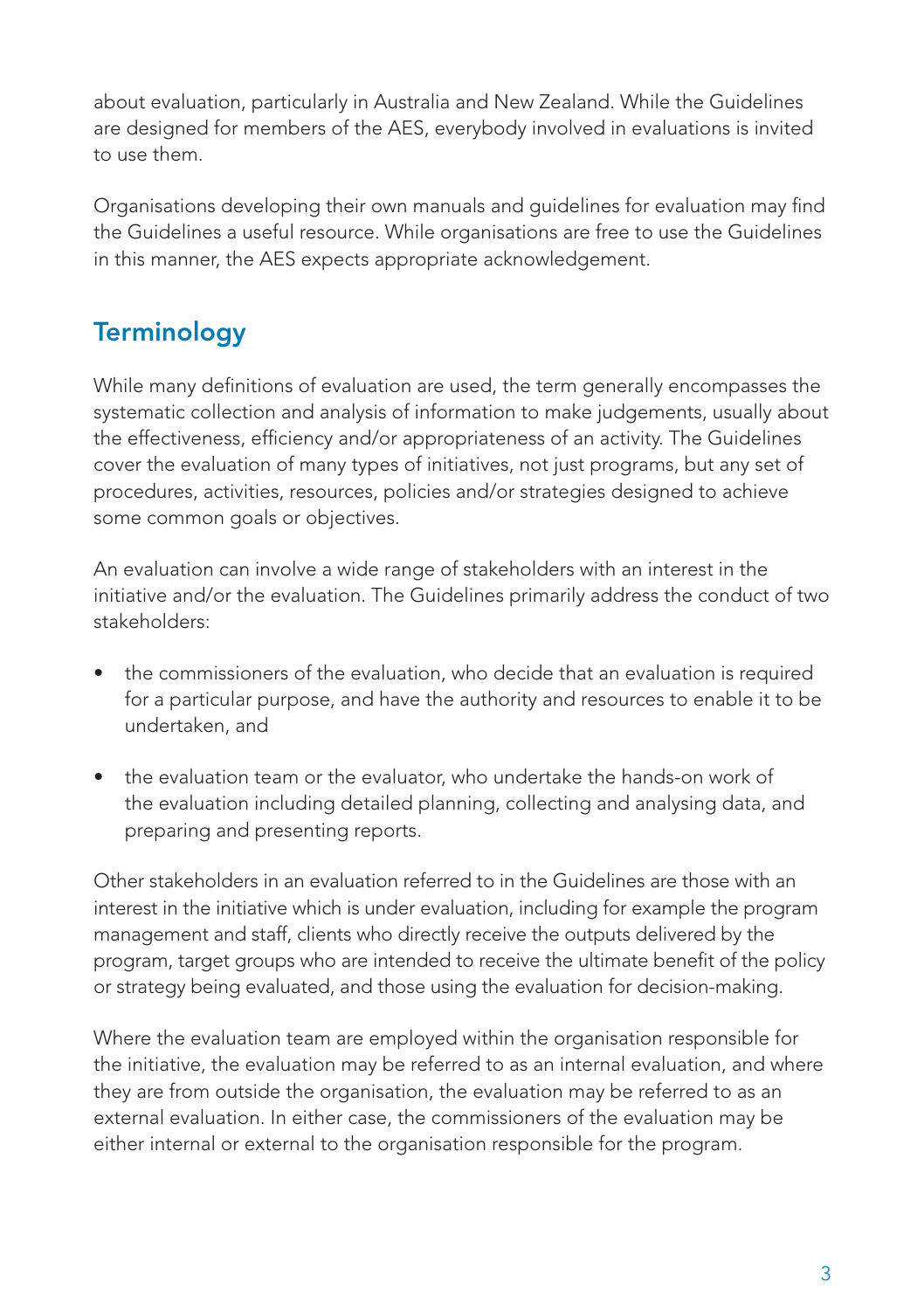The Guidelines are intended to apply to all evaluations whether internal or external and whether large or small. When the Guidelines use terms such as commissioning and contractual arrangements, these terms are intended to encompass the varying degrees of formality required by different evaluations.

#### Relationship to other guidelines, standards and principles

The Guidelines are designed to suit the cultural, social and institutional contexts of evaluation in Australia and New Zealand. They are complemented by research and evaluation guides and standards developed by other professional groups involved in evaluation around the world. These include the Program Evaluation Standards (2nd Edition, Sage 1994) which were endorsed by the Board of the AES in 1996; the American Evaluation Association's Guiding Principles for Evaluators (1994) [\(www.eval.org\) a](http://www.eval.org/p/cm/ld/fid=51)nd the Canadian Evaluation Society's Guidelines for Ethical Condu[ct \(www.evaluationcanada.ca\).](http://www.evaluationcanada.ca/site.cgi?s=5&ss=4&_lang=en) Relevant research guidelines include: the National Health and Medical Research Council (NHMRC) National Statement on Ethical Conduct in Human Research; the New Zealand Social Policy Evaluation and Research (SPEaR) Committee 2008 Good Practice Guidelines for Research and Evaluation involving Pacific People<sup>1</sup> [\(www.spear.govt.nz\);](http://www.spear.govt.nz/good-practice/overview/research-areas/pacific-people.html) and the Australian Institute of Aboriginal and Torres Strait Islander Studies (AIATSIS) Guidelines for Ethical Research in Indigenous Studies [\(www.aiatsis.gov.au\).](http://www.aiatsis.gov.au/research/docs/ethics.pdf)

The AES also recognises that many of those involved in evaluation belong to professions or organisations which have their own codes of conduct, and that these codes, such as the Australian Public Service Code of Conduct, need to be balanced against the Guidelines when conducting an evaluation. In addition, the conduct of any evaluation must, of course, conform to Australian and New Zealand legislation and legal practice (for example, Treaty of Waitangi, Northern Territory Land Rights Act, and legislation in areas such as privacy, human rights and mandatory reporting).

#### Future directions

Ethical guides and codes derive from the issues we currently recognise, but also have to deal with the unforeseen dilemmas that will emerge in the future. As society changes, as the field of evaluation evolves, and as the profession develops, one of the few certainties is that new ethical questions will arise for people involved in evaluation. The AES has committed to review and revise these Guidelines regularly.

1. Although these guidelines are no longer in force, they remain available and useful until new guidelines are adopted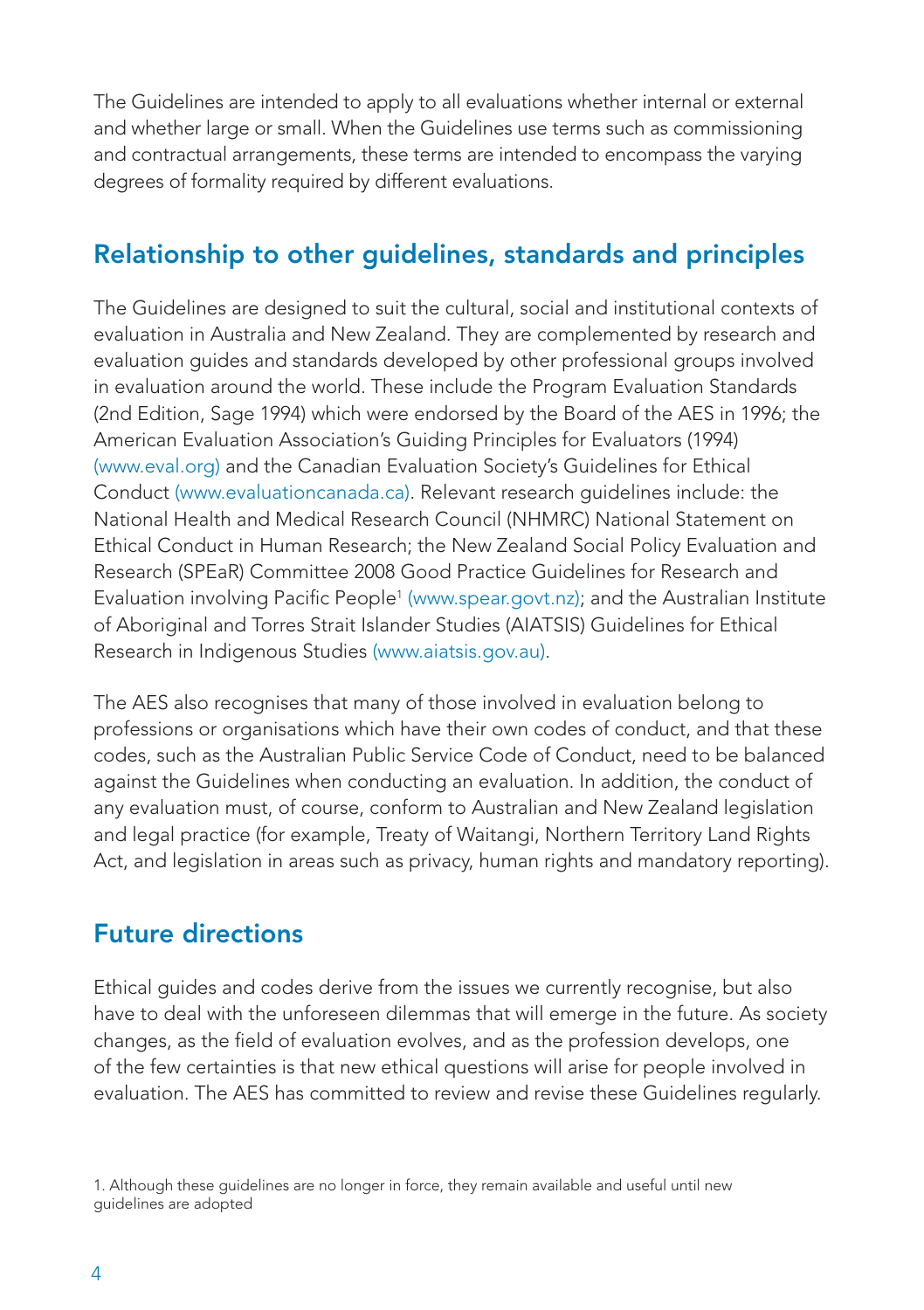# GUIDELINES FOR THE ETHICAL CONDUCT OF EVALUATIONS

### A. Commissioning and preparing for an evaluation

**PRINCIPLE** All parties involved in commissioning and conducting an evaluation should be fully informed about what is expected to be delivered and what can reasonably be delivered so that they can weigh up the ethical risks before entering an agreement.

#### **PRINCIPLE** All persons (including participants) who might be affected by whether or how an evaluation proceeds should have an opportunity to identify ways in which any risks might be reduced.

#### **GUIDELINES**

Briefing document 1. Those commissioning an evaluation should prepare a briefing document or terms of reference that states the rationale, purpose and scope of the evaluation, the key questions to be addressed, any preferred approaches, issues to be taken into account, and the intended audiences for reports of the evaluation. The commissioners have an obligation to identify all stakeholders in the evaluation and to assess the potential positive and negative effects and implications of the evaluation for them.

Identify limitations, different interests 2. In responding to an evaluation brief, evaluators should explore the shortcomings and strength of the brief. They should identify any likely methodological or ethical limitations of the proposed evaluation, and their possible effect upon the conduct and results of the evaluation. They should make distinctions between the interests of the commissioner(s) and other stakeholders in the evaluation, and highlight the possible impacts of the evaluation on other stakeholders. It may be useful to refer explicitly to these Guidelines.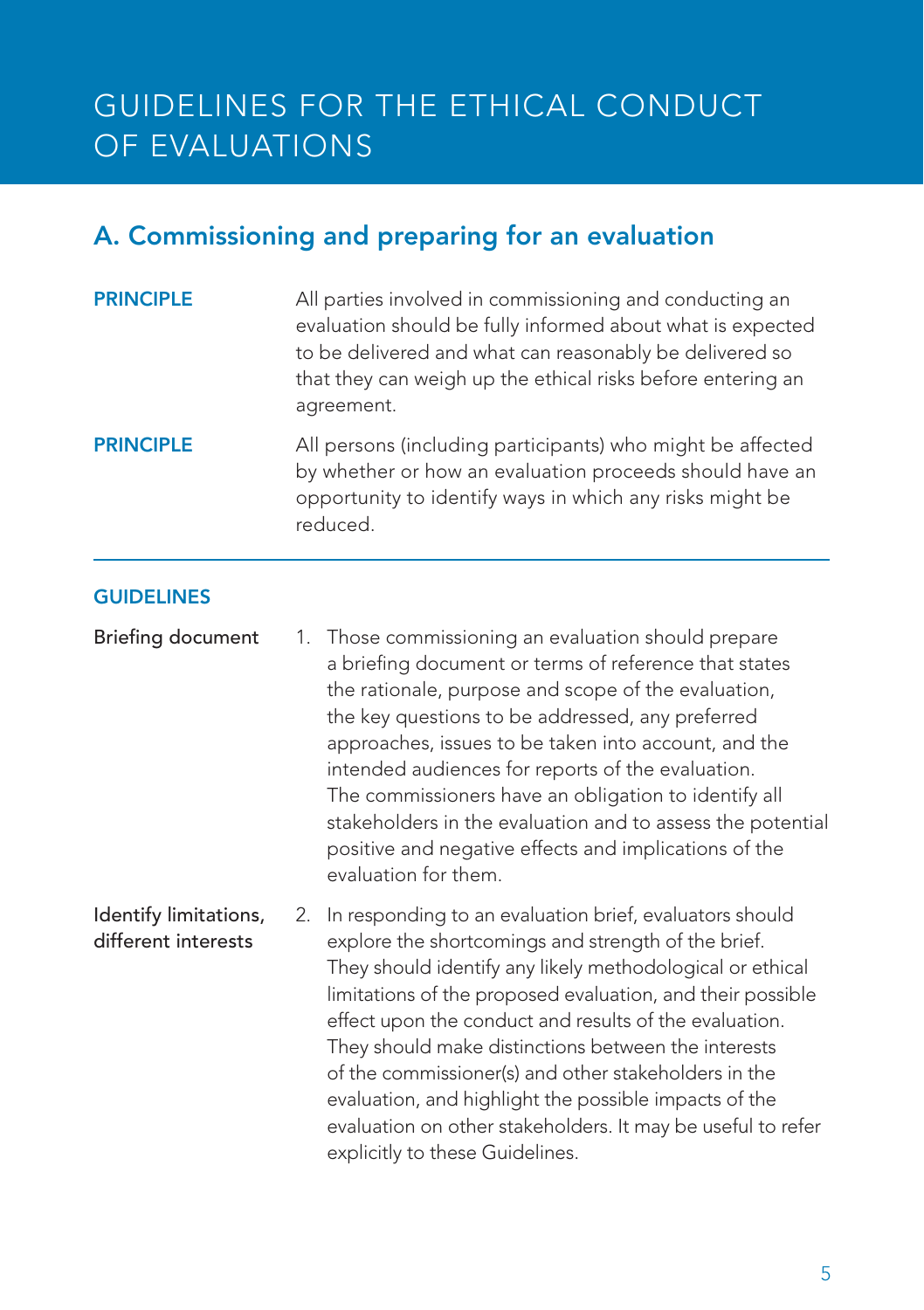| Contractual<br>arrangement                  |    | 3. An evaluation should have an agreed contractual<br>arrangement between those commissioning the<br>evaluation and the evaluators. It should specify<br>conditions of engagement, resources available, services<br>to be rendered, any fees to be paid, time frame for<br>completing the evaluation, ownership of materials<br>and intellectual properties, protection of privileged<br>communication, storage and disposal of all information<br>collected, procedures for dealing with disputes, any<br>editorial role of the commissioner, the publication and<br>release of evaluation report(s), and any subsequent use<br>of evaluation materials. |
|---------------------------------------------|----|-----------------------------------------------------------------------------------------------------------------------------------------------------------------------------------------------------------------------------------------------------------------------------------------------------------------------------------------------------------------------------------------------------------------------------------------------------------------------------------------------------------------------------------------------------------------------------------------------------------------------------------------------------------|
| Advise changing<br>circumstances            | 4. | Both parties have the right to expect that contractual<br>arrangements will be followed. Each party has the<br>responsibility to advise the other about changing or<br>unforeseen conditions or circumstances, and should be<br>prepared to renegotiate accordingly.                                                                                                                                                                                                                                                                                                                                                                                      |
| Look for potential<br>risks or harms        | 5. | The decision to undertake an evaluation or specific<br>procedures within an evaluation should be carefully<br>considered in the light of potential risks or harms to<br>the clients, target groups or staff of the program. As<br>far as possible, these issues should be anticipated and<br>discussed during the initial negotiation of the evaluation.                                                                                                                                                                                                                                                                                                  |
| Practise with<br>competence                 |    | 6. The evaluator or evaluation team should possess the<br>knowledge, abilities, skills and experience appropriate to<br>undertake the tasks proposed in the evaluation. Evaluators<br>should fairly represent their competence, and should not<br>practise beyond it.                                                                                                                                                                                                                                                                                                                                                                                     |
| Disclose potential<br>conflicts of interest | 7. | In responding to a brief, evaluators should disclose any<br>of their roles or relationships that may create potential<br>conflicts of interest in the conduct of the evaluation. Any<br>such conflicts should also be identified in the evaluation<br>documents including the final report.                                                                                                                                                                                                                                                                                                                                                               |
| Compete<br>honourably                       |    | 8. When evaluators compete for an evaluation contract,<br>they should conduct themselves in a professional and<br>honourable manner.                                                                                                                                                                                                                                                                                                                                                                                                                                                                                                                      |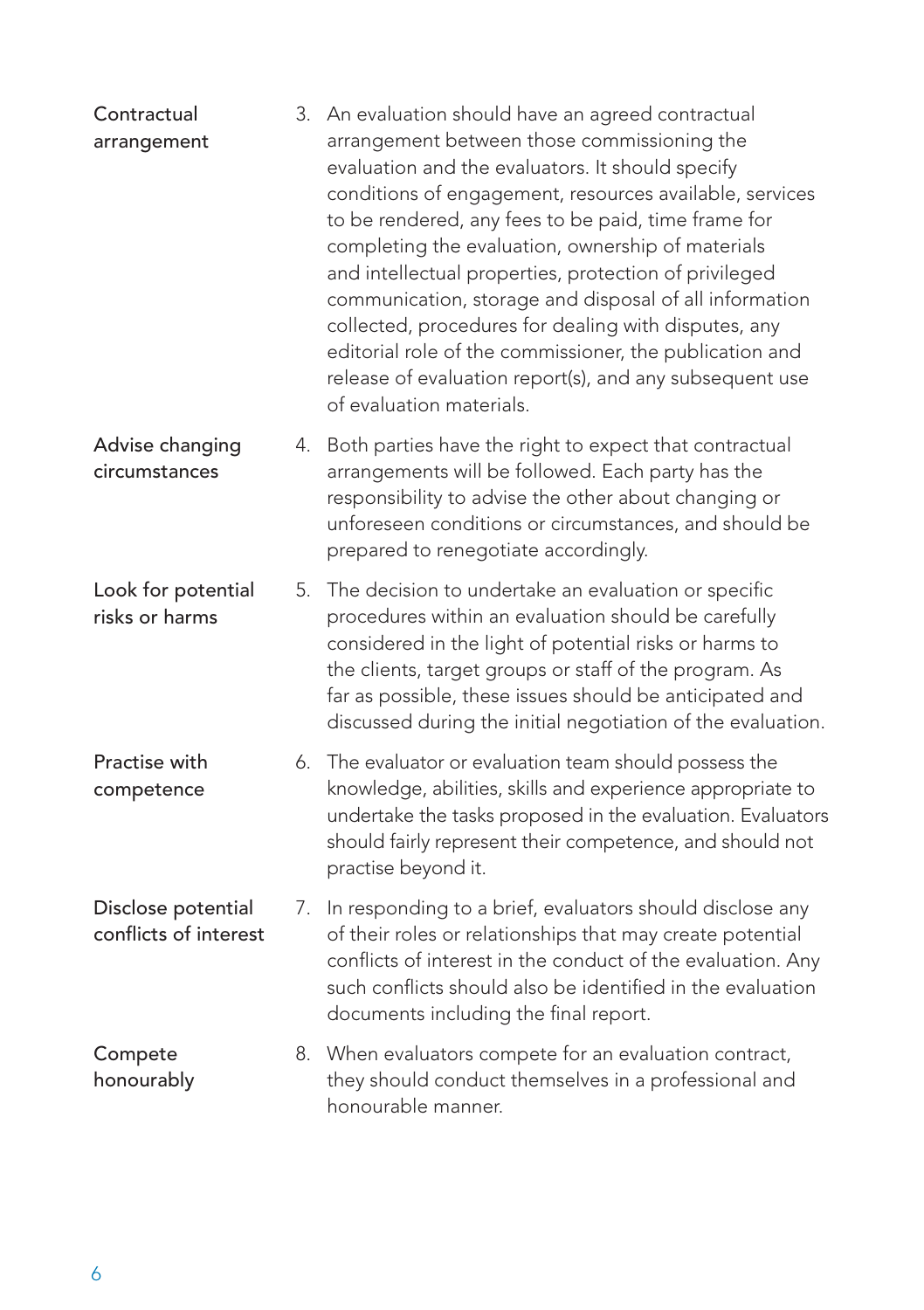Deal openly and fairly 9. Those commissioning an evaluation and/or selecting an evaluator should deal with all proposals openly and fairly, including respecting ownership of materials, intellectual property and commercial confidence.

Links:

Tangata Whenua, Community and Voluntary Sector Research Centre (2007) Code Of Practice for the Tangata Whenua, Community and Voluntary Sector Research Centre, Chapter 3[.3, www.communityresearch.org.nz](http://www.communityresearch.org.nz/wp-content/uploads/2011/01/COP-v2.1.pdf)

Te Ara Tik[a, www.hrc.govt.nz](http://www.hrc.govt.nz/sites/default/files/Te%20Ara%20Tika%20Guidelines%20for%20Maori%20Research%20Ethics.pdf)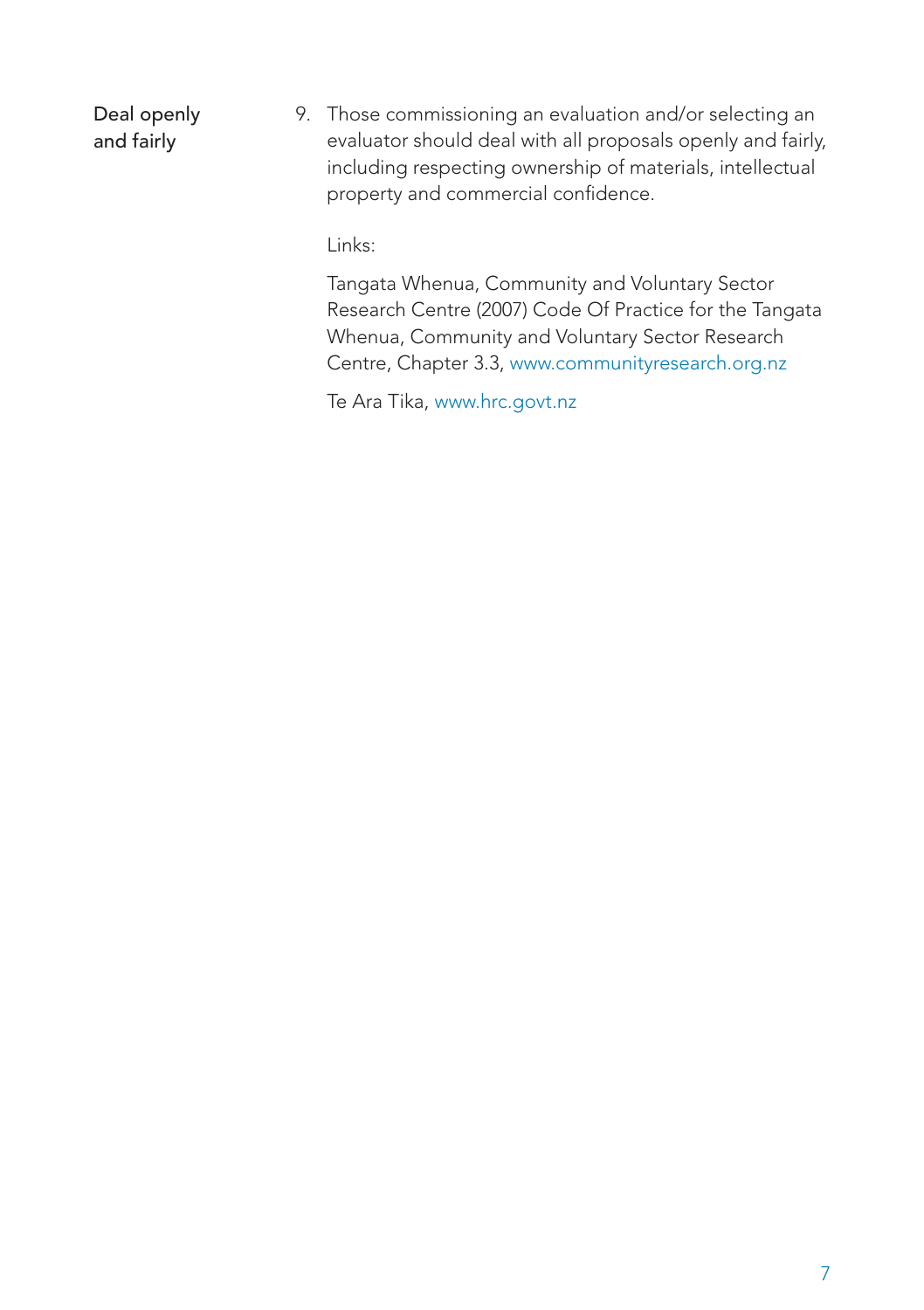#### B. Conducting an evaluation

| <b>PRINCIPLE</b>                                               | An evaluation should be designed, conducted and reported<br>in a manner that respects the rights, privacy, dignity and<br>entitlements of those affected by and contributing to the<br>evaluation.                                                                                                                                                                                                                                  |  |  |  |  |
|----------------------------------------------------------------|-------------------------------------------------------------------------------------------------------------------------------------------------------------------------------------------------------------------------------------------------------------------------------------------------------------------------------------------------------------------------------------------------------------------------------------|--|--|--|--|
| <b>PRINCIPLE</b>                                               | Reciprocity. Participants giving their information (taonga)<br>to researchers should reap some benefit. For example,<br>the findings of the evaluation should be made available<br>and where possible presented to participants, providing<br>information of benefit to them and their wider community.                                                                                                                             |  |  |  |  |
|                                                                | Link: Te Ara Tika, Benefit sharing, www.hrc.govt.nz                                                                                                                                                                                                                                                                                                                                                                                 |  |  |  |  |
| <b>PRINCIPLE</b>                                               | An evaluation should be conducted in ways that ensure<br>that the judgements that are made as a result of the<br>evaluation and any related actions are based on sound and<br>complete information.                                                                                                                                                                                                                                 |  |  |  |  |
|                                                                | This principle is particularly important for those evaluations<br>that have the capacity to change the total quantum and/or<br>distribution of program benefits or costs to stakeholders.                                                                                                                                                                                                                                           |  |  |  |  |
| <b>GUIDELINES</b>                                              |                                                                                                                                                                                                                                                                                                                                                                                                                                     |  |  |  |  |
| Consider<br>implications of<br>differences and<br>inequalities | 10. Account should be taken in the design, the conduct and<br>the reporting of evaluations of the potential effects of<br>differences and inequalities in society related to race,<br>age, gender, sexual orientation, physical or intellectual<br>ability, religion, socio-economic or ethnic background.<br>Particular regard should be given to any rights, protocols,<br>treaties, legislative or legal guidelines which apply. |  |  |  |  |
|                                                                | Links:                                                                                                                                                                                                                                                                                                                                                                                                                              |  |  |  |  |
|                                                                | Te Ara Tika, www.hrc.govt.nz                                                                                                                                                                                                                                                                                                                                                                                                        |  |  |  |  |
|                                                                |                                                                                                                                                                                                                                                                                                                                                                                                                                     |  |  |  |  |

AIATSIS Guidelines for Ethical Research in Indigenous Studie[s, www.aiatsis.gov.au](http://www.aiatsis.gov.au/research/docs/ethics.pdf) 

Identify purpose and commissioners 11. Evaluators should identify themselves to potential informants or respondents and advise them of the purpose and use of the evaluation and the identity of the commissioners of the evaluation.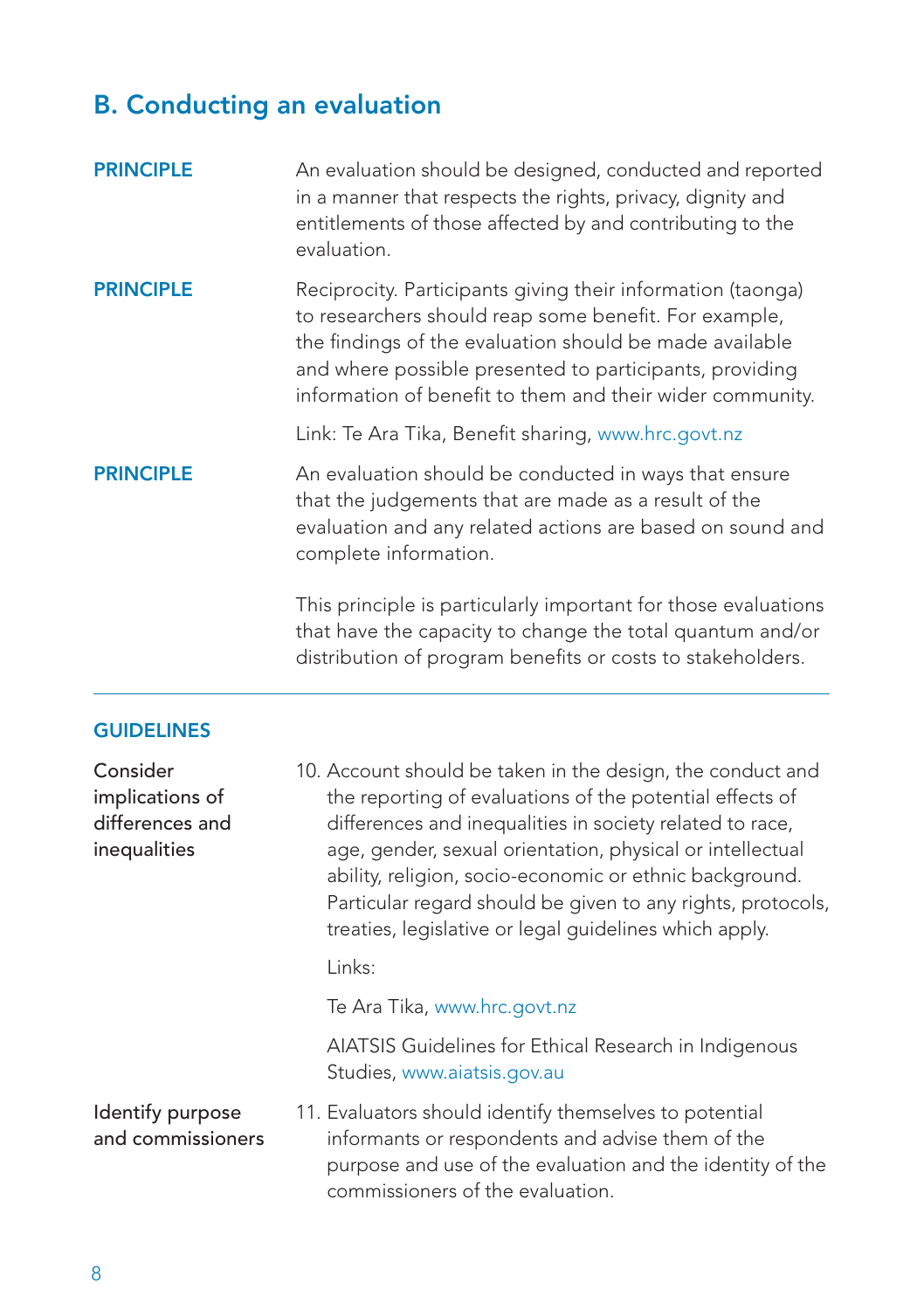| Obtained informed<br>consent |                      | 12. The informed consent of those directly providing<br>information should be obtained, preferably in writing.<br>They should be advised as to what information will<br>be sought, how the information will be recorded and<br>used, and the likely risks and benefits arising from their<br>participation in the evaluation. In the case of minors and<br>other dependents, informed consent must be sought<br>from parents or guardians.                                                  |
|------------------------------|----------------------|---------------------------------------------------------------------------------------------------------------------------------------------------------------------------------------------------------------------------------------------------------------------------------------------------------------------------------------------------------------------------------------------------------------------------------------------------------------------------------------------|
|                              |                      | Link: SPEaR Guidelines, Applying the Principles of<br>Respect, www.spear.govt.nz                                                                                                                                                                                                                                                                                                                                                                                                            |
| Be sufficiently<br>rigorous  |                      | 13. The evaluation should be rigorous in design, data<br>collection and analysis to the extent required by the<br>intended use of the evaluation. It should adhere to the<br>highest standards of validity and reliability, appropriate<br>to the intended use, to increase the accuracy and<br>credibility of the information produced.                                                                                                                                                    |
| Declare limitations          |                      | 14. Where the evaluator or evaluation team is faced with<br>circumstances beyond their competence, they should<br>declare their limitations to the commissioner of the<br>evaluation and it is useful to include a 'limitations'<br>section in the report when describing methodology, to<br>make these issues clear to all readers.                                                                                                                                                        |
| Maintain<br>confidentiality  | evaluation findings. | 15. During the course of the evaluation, the results and other<br>findings should be held as confidential until released by<br>the commissioner, and in accordance with any consent<br>arrangements agreed with contributors. Confidentiality<br>arrangements should extend to the storage and disposal<br>of all information collected. Consent arrangements may<br>include provision for release of information for purposes<br>of formative evaluation and for purposes of validation of |
|                              | Links:               |                                                                                                                                                                                                                                                                                                                                                                                                                                                                                             |
|                              |                      | Tangata Whenua, Community and Voluntary Sector<br>Research Centre (2007) Code Of Practice for the Tangata<br>Whenua, Community and Voluntary Sector Research<br>Centre, Principle 3.2., www.communityresearch.org.nz                                                                                                                                                                                                                                                                        |
|                              | www.msd.govt.nz      | Smith, Decolonising Methodologies, Social Policy<br>Journal of New Zealand, Issue 17, December 2001,                                                                                                                                                                                                                                                                                                                                                                                        |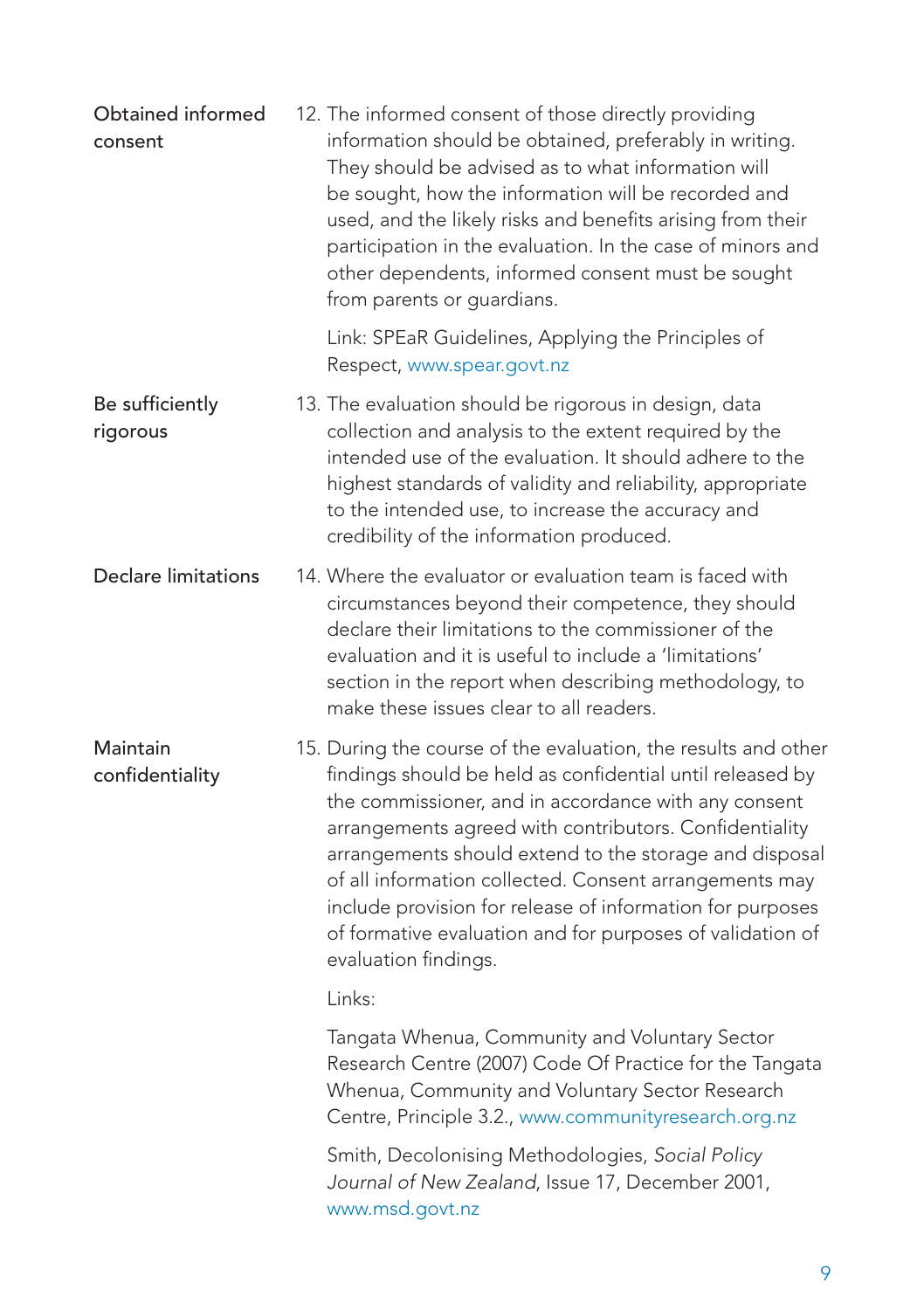#### Report significant problems 16. If the evaluator discovers evidence of an unexpected and significant problem with the program under evaluation or related matters, they should report this as soon as possible to the commissioner of the evaluation, unless this constitutes a breach of rights for those concerned. Where the evaluator discovers evidence of significant problems with the conduct of the evaluation by other evaluators or by the commissioner of the evaluation, this should be referred to the Board of the AES.

Anticipate serious wrongdoing 17. In areas where potential harm/duty of care concerns apply, the evaluation team, including interviewers, need training in their legal obligations and how to respond. Where evaluators discover evidence of potential criminal activity or other serious harm or wrong doing (for example, alleged child sexual abuse), they have ethical and legal responsibilities including: to avoid or reduce any further harm to victims of the wrongdoing; to fulfil obligations under law or their professional codes of conduct, which may include reporting the discovery to the appropriate authority, maintaining any agreements made with informants regarding confidentiality unless these are superseded by legislation such as mandatory reporting of child abuse or domestic violence. These responsibilities may conflict, and also go beyond the evaluator's competence. For evaluations involving sensitive topics, at risk populations and/or marginalised groups, evaluators should anticipate the risk of such discoveries, and develop protocols for identifying and reporting them. They should refer to the protocols when obtaining informed consent from the people providing information (Guideline 12).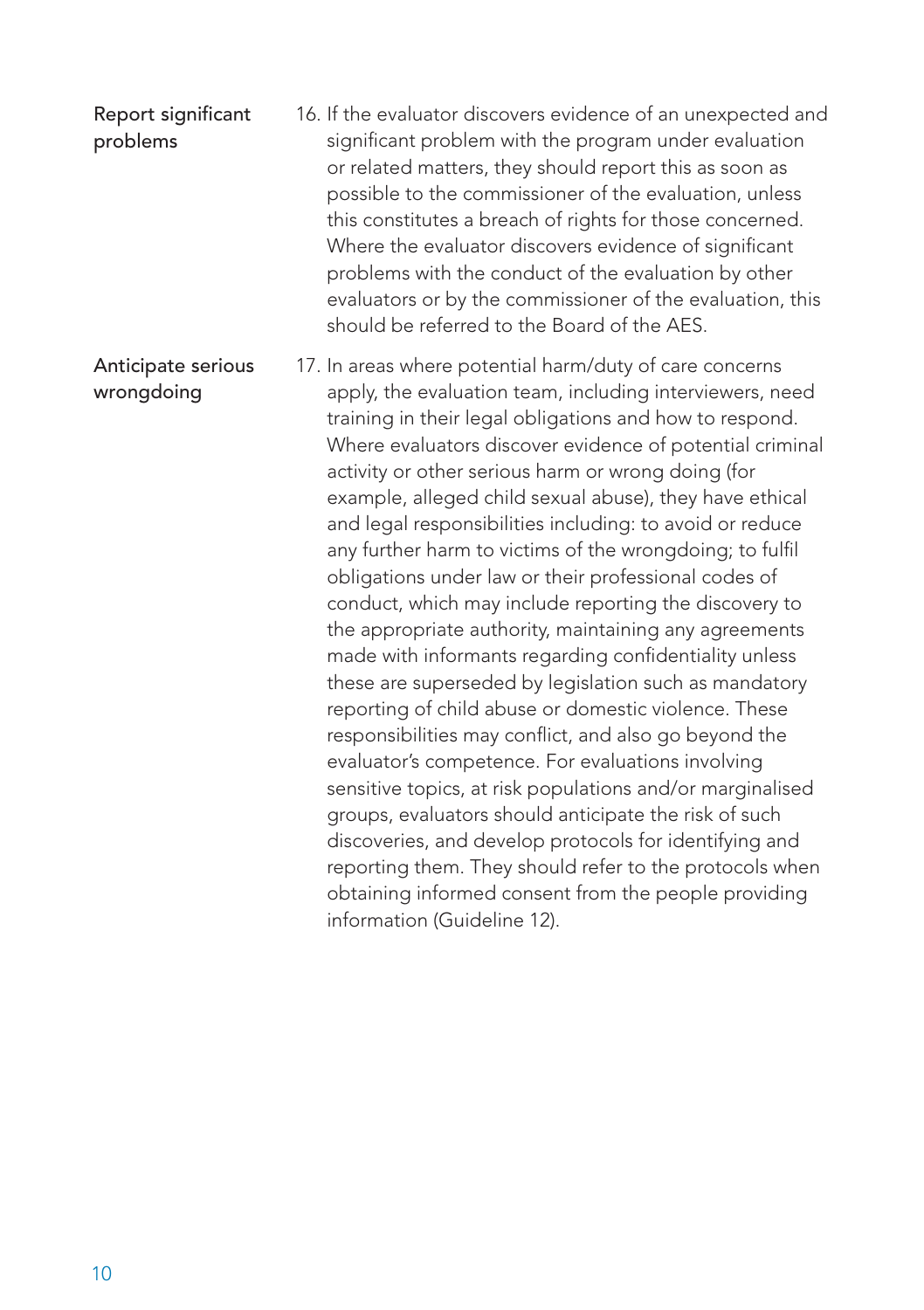| Anticipate trauma | 18. Evaluations involving interviews or focus groups on<br>sensitive topics such as crime, sexual violence and family<br>dysfunction run the risk of awakening or re-awakening<br>trauma in participants and sometimes in evaluators.<br>Areas of potential trauma should be avoided where<br>possible; where they must be addressed, mechanisms<br>need to be put in place to ensure counselling and/or<br>support for participants and evaluators is available if<br>required. Protocols for terminating interviews if distress<br>occurs should be built into the evaluation design. |
|-------------------|-----------------------------------------------------------------------------------------------------------------------------------------------------------------------------------------------------------------------------------------------------------------------------------------------------------------------------------------------------------------------------------------------------------------------------------------------------------------------------------------------------------------------------------------------------------------------------------------|
| Accountability    | 19. Evaluators are responsible for ensuring the quality,<br>usability and accuracy of their findings.                                                                                                                                                                                                                                                                                                                                                                                                                                                                                   |

Link: Canadian Evaluation Society Guidelines for Ethical Conduct, Accountabil[ity, www.evaluationcanada.ca.](http://www.evaluationcanada.ca/site.cgi?section=5&ssection=4&_lang=an)